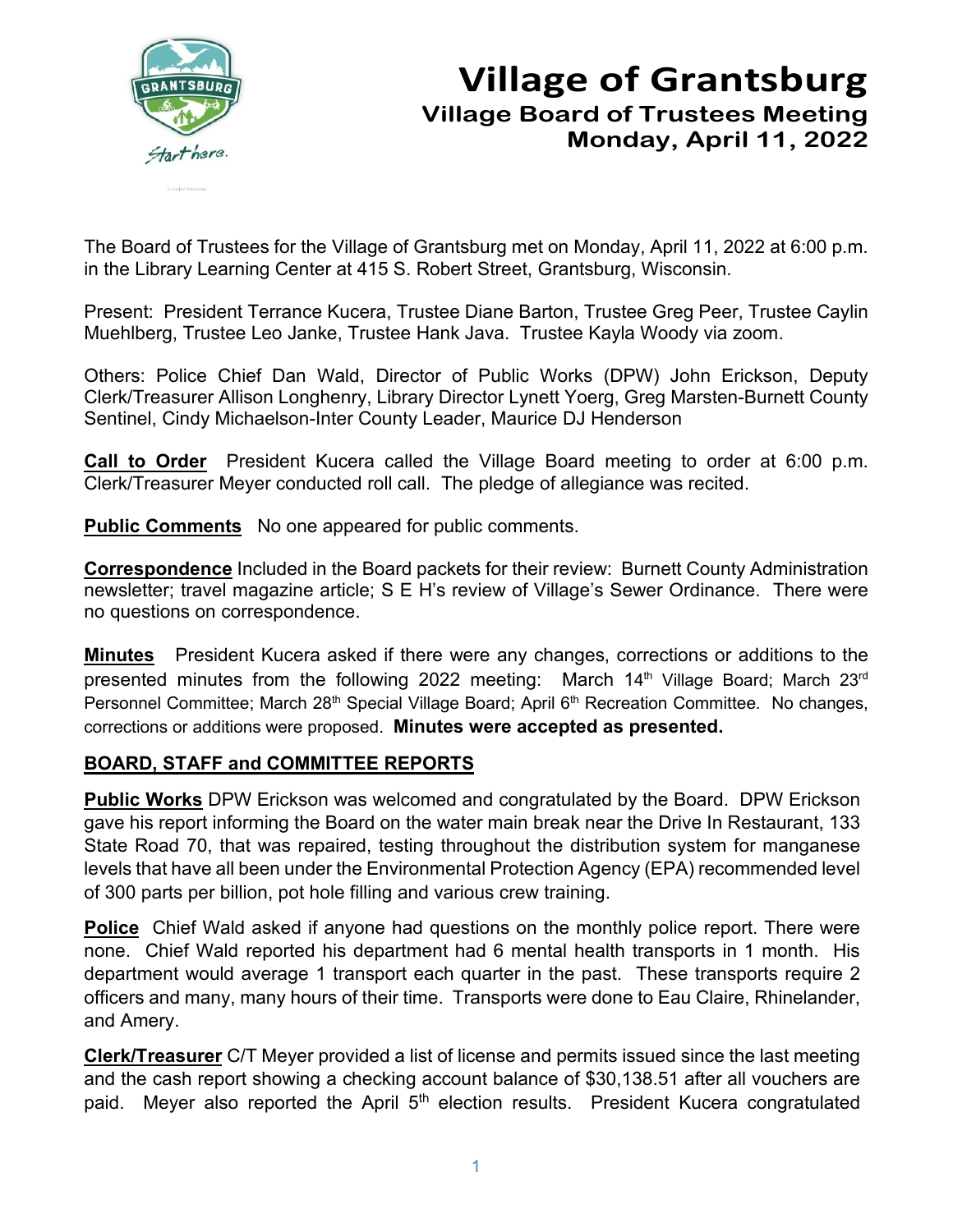Trustees Peer and Janke on being re-elected and Maurice DJ Henderson on being elected to the Village Board of Trustees.

**Library** 1) Lynett Yoerg, Library Director reported she will be staying on as Library Director. The Board congratulated her. Yoerg went thru the monthly Library report showing March 2022 activity and programs and upcoming April programs. She reported the pop-up library will be taking a break for June, July and August and will start again in the fall.

**Fire Association** Trustee Barton presented minutes from the March 2022 Grantsburg Fire Association meeting.

**Ambulance** Trustee Peer informed the Board the Ambulance Committee is in the process of creating a new contract with North Memorial Ambulance. The new contract will have a 5% to 7% increase each year of the contract.

## **Committee Recommendations**

**Recreation Committee** Chairman/Trustee Muehlberg reported the Recreation Committee would like the Board to look at renting out the room located in the Community Center between the kitchen and the table/chair storage room. **Motion by Trustee Barton, second by Trustee Peer to rent out the storage room in the Community Center and to have C/T Meyer bring a draft rental agreement back to the Board for their approval. Motion passed with Trustee Muehlberg abstaining.** Chairman/Trustee Muehlberg also reported the Committee felt the Board should inform the Grantsburg School District they have no opinion on which option the school uses as a divider in the Community Center to allow the gymnastics program to leave their equipment up when one-half or less of the Community Center is rented out. Without this divider, all of the gymnastics equipment will have to be taken down and stored each time the Community Center is rented out. The Trustee agreed and asked C/T Meyer to inform the School Superintendent.

**Change of Agent at SP Stores, LLC Motion by Trustee Muehlberg, second by Trustee Java to approve the change of agent on the liquor/beer license for SP Stores, LLC, 108 State Road 70 to Sanjeev Kumar. Motion passed unanimously.**

**Resolution #2022-02 Motion by Trustee Java, second by Trustee Janke to adopt Resolution #2022-02 Outdoor Recreation Financial Aids as required for the new campground Stewardship grant application. Motion passed unanimously.** 

**Appointments to Plan Commission Motion by Trustee Peer, second by Trustee Janke to appoint Brent Blomberg, Natalie Finch and Tyler Myers to the Plan Commission for 3 year terms to expire April 2025. Motion passed unanimously.**

**Board of Review training** C/T Meyer asked that any Trustee wanting to watch the 2022 Board of Review training webinar let her know which date and time they each prefer.